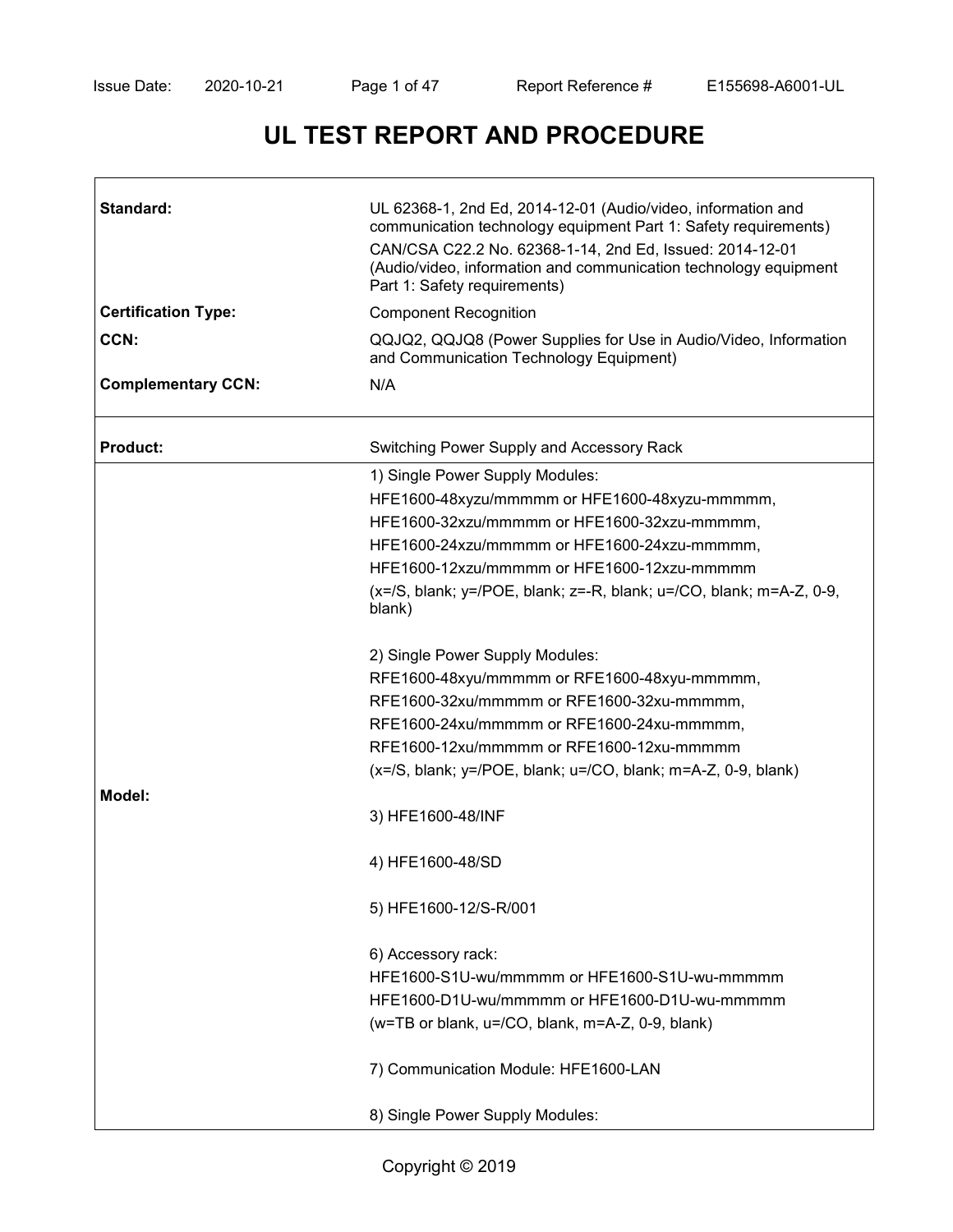| <b>Issue Date:</b> | 2020-10-21 | Page 2 of 47                                                    | Report Reference #                                                           | E155698-A6001-UL |  |  |  |
|--------------------|------------|-----------------------------------------------------------------|------------------------------------------------------------------------------|------------------|--|--|--|
|                    |            |                                                                 | HFE2500-48xyzu/mmmmm or HFE2500-48xyzu-mmmmm                                 |                  |  |  |  |
|                    |            |                                                                 | HFE2500-24xzu/mmmmm or HFE2500-24xzu-mmmmm                                   |                  |  |  |  |
|                    |            |                                                                 | HFE2500-12xzu/mmmmm or HFE2500-12xzu-mmmmm                                   |                  |  |  |  |
|                    |            | blank)                                                          | $(x=/S, blank; y=$ /POE, blank; $z=-R$ , blank; $u=$ /CO, blank; m=A-Z, 0-9, |                  |  |  |  |
|                    |            |                                                                 | 9) Single Power Supply Modules:                                              |                  |  |  |  |
|                    |            |                                                                 | RFE2500-48xyu/mmmmm or RFE2500-48xyu-mmmmm                                   |                  |  |  |  |
|                    |            |                                                                 | RFE2500-24xu/mmmmm or RFE2500-24xu-mmmmm                                     |                  |  |  |  |
|                    |            |                                                                 | RFE2500-12xu/mmmmm or RFE2500-12xu-mmmmm                                     |                  |  |  |  |
|                    |            | $(x=/S, blank; y=/POE, blank; u=/CO, blank; m=A-Z, 0-9, blank)$ |                                                                              |                  |  |  |  |
|                    |            |                                                                 | 10) Single Power Supply Module: HFE2500-48/S-CQC                             |                  |  |  |  |
|                    |            |                                                                 | 11) Single Power Supply Module: HFE2500-12/S-R/RE                            |                  |  |  |  |
|                    |            |                                                                 | 12) Single Power Supply Module:                                              |                  |  |  |  |
|                    |            | HFE2500-24/S-Ky,                                                |                                                                              |                  |  |  |  |
|                    |            | HFE2500-12/S-Ky                                                 |                                                                              |                  |  |  |  |
|                    |            | $(y=$ /POE)                                                     |                                                                              |                  |  |  |  |
|                    |            | 13) Accessory rack:                                             |                                                                              |                  |  |  |  |
|                    |            |                                                                 | HFE2500-S1Uwu/mmmmm or HFE2500-S1Uwu-mmmmm                                   |                  |  |  |  |
|                    |            |                                                                 | (w=-TB, blank; u=/CO, blank; m=A-Z, 0-9, blank)                              |                  |  |  |  |
|                    |            |                                                                 | 14) Communication Module: HFE2500-LAN                                        |                  |  |  |  |
|                    |            |                                                                 | 15) Single Power Supply Module: HFE2500-48/S-CQC2                            |                  |  |  |  |
|                    |            | 1)                                                              |                                                                              |                  |  |  |  |
|                    |            |                                                                 | a) models without suffix -R (base models):                                   |                  |  |  |  |
|                    |            |                                                                 | Input: 100 - 240 VAC, 14.2 A max., 50/60 Hz;                                 |                  |  |  |  |
|                    |            |                                                                 | (*) Output: at ambient temperature up to 50°C, Vin=170-240 VAC,:             |                  |  |  |  |
|                    |            |                                                                 | 48VDC (38.4~58VDC), 33A max., 1584W max.                                     |                  |  |  |  |
|                    |            |                                                                 | 32VDC (25.6~38.4VDC), 47A max., 1504W max.                                   |                  |  |  |  |
|                    |            |                                                                 | 24VDC (19.2~29VDC), 67A max., 1608W max.                                     |                  |  |  |  |
| Rating:            |            |                                                                 | 12VDC (9.6~13.2VDC), 133A max., 1596W max.                                   |                  |  |  |  |
|                    |            |                                                                 | b) models with suffix -R (reverse fan models):                               |                  |  |  |  |
|                    |            |                                                                 | Input: 100-240 VAC, 11.7 A max., 50/60 Hz;                                   |                  |  |  |  |

(\*)Output: at ambient temperature up to 50°C, Vin=170-240VAC,:

48VDC (38.4~58VDC), 27A max., 1296W max.

32VDC (25.6~38.4VDC), 38A max., 1216W max.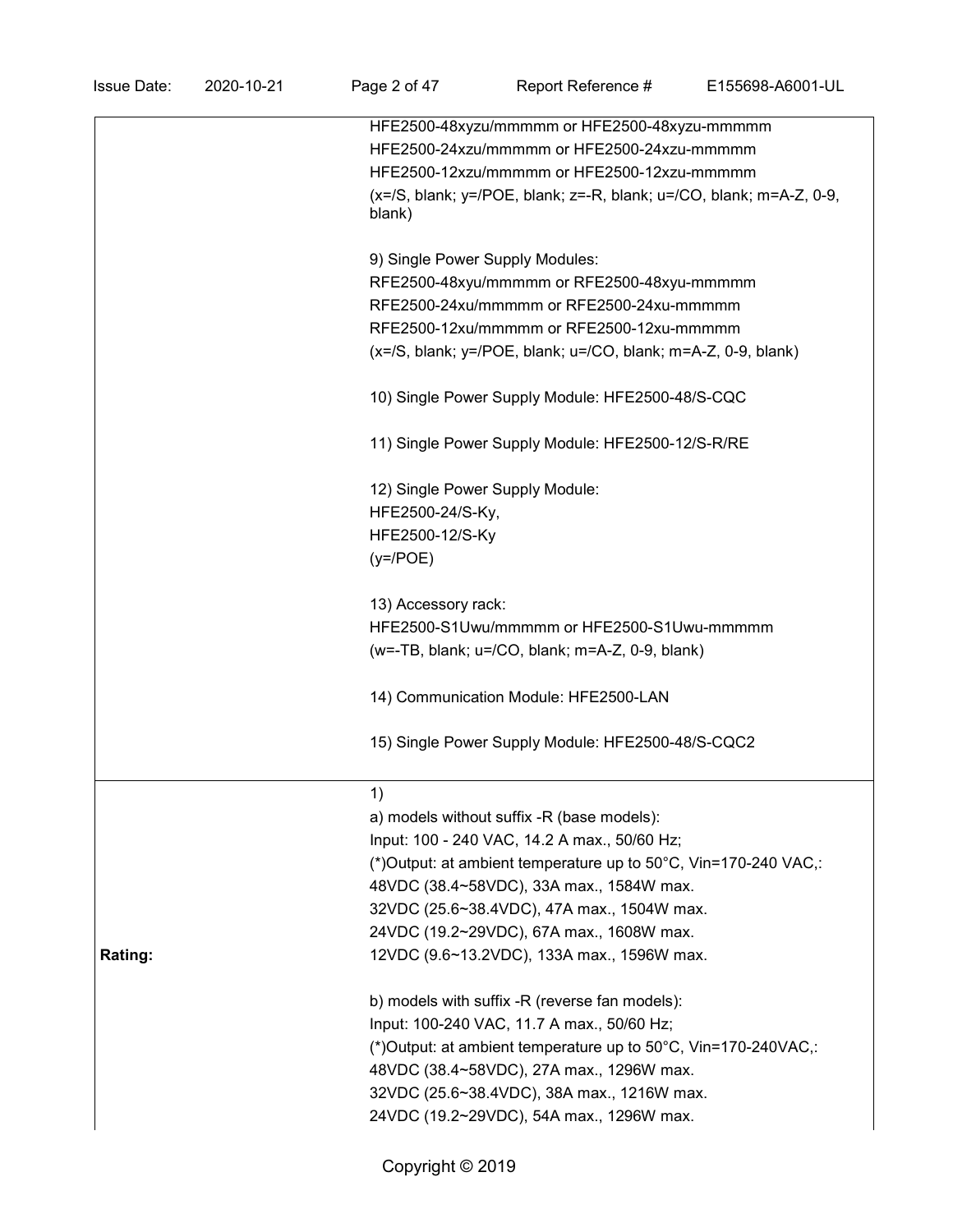| 12VDC (9.6~13.2VDC), 107A max., 1284W max.                                  |
|-----------------------------------------------------------------------------|
|                                                                             |
|                                                                             |
| 2) Input: 100-240 VAC, 14.2 A max., 50/60 Hz;                               |
| (*) Output: at ambient temperature up to 50°C, Vin=170-240VAC,:             |
| 48VDC (38.4~58VDC), 33A max., 1584W max.                                    |
| 32VDC (25.6~38.4VDC), 47A max., 1504W max.                                  |
| 24VDC (19.2~29VDC), 67A max., 1600W max.                                    |
| 12VDC (9.6~13.2VDC), 133A max., 1596W max.                                  |
|                                                                             |
|                                                                             |
| 3) Input:100-240 VAC, 14.2 A max., 50/60 Hz;                                |
| (*) Output: at ambient temperature up to 50°C, Vin=170-240VAC,:             |
| 48VDC (38.4~58VDC), 33A max., 1584W max.                                    |
|                                                                             |
|                                                                             |
| 4) Input:100-240 VAC, 14.2 A max., 50/60 Hz;                                |
| (*) Output: at ambient temperature up to 50°C Vin=170-240VAC,:              |
| 48VDC (38.4~58VDC), 27A max., 1296W max.                                    |
|                                                                             |
|                                                                             |
| 5) Input: 100-240 VAC, 11.7 A max., 50/60 Hz;                               |
| (*) Output: at ambient temperature up to 35°C Vin=170-240VAC                |
| 12VDC (9.6~13.2VDC), 113A max., 1356W max.                                  |
|                                                                             |
|                                                                             |
| 6) Input: (per each input): 100-240VAC, 14.2A/8.1A max., 50/60 Hz.          |
| (*)Output:                                                                  |
| -output voltage: same with installed power supply modules                   |
| -output current:                                                            |
| HFE1600-S1U: according to number of installed modules but not more          |
| than 266A max. per each output, total 532A max.                             |
| HFE1600-D1U: according to type and number of installed modules but          |
| not more than 266A max. per each output                                     |
| Auxiliary output (all): 12VDC/0.5A                                          |
| (*) See "Condition of Use" for de-rating criteria vs. input voltage and vs. |
| ambient temperature.                                                        |
|                                                                             |
|                                                                             |
| 7) Input: 12 VDC, 0.5A max.                                                 |
|                                                                             |
|                                                                             |
| 8)                                                                          |
| a) models without suffix -R (base models):                                  |
| Input: 100 - 240 VAC, 15 A max., 50/60 Hz;                                  |
| Copyright © 2019                                                            |
|                                                                             |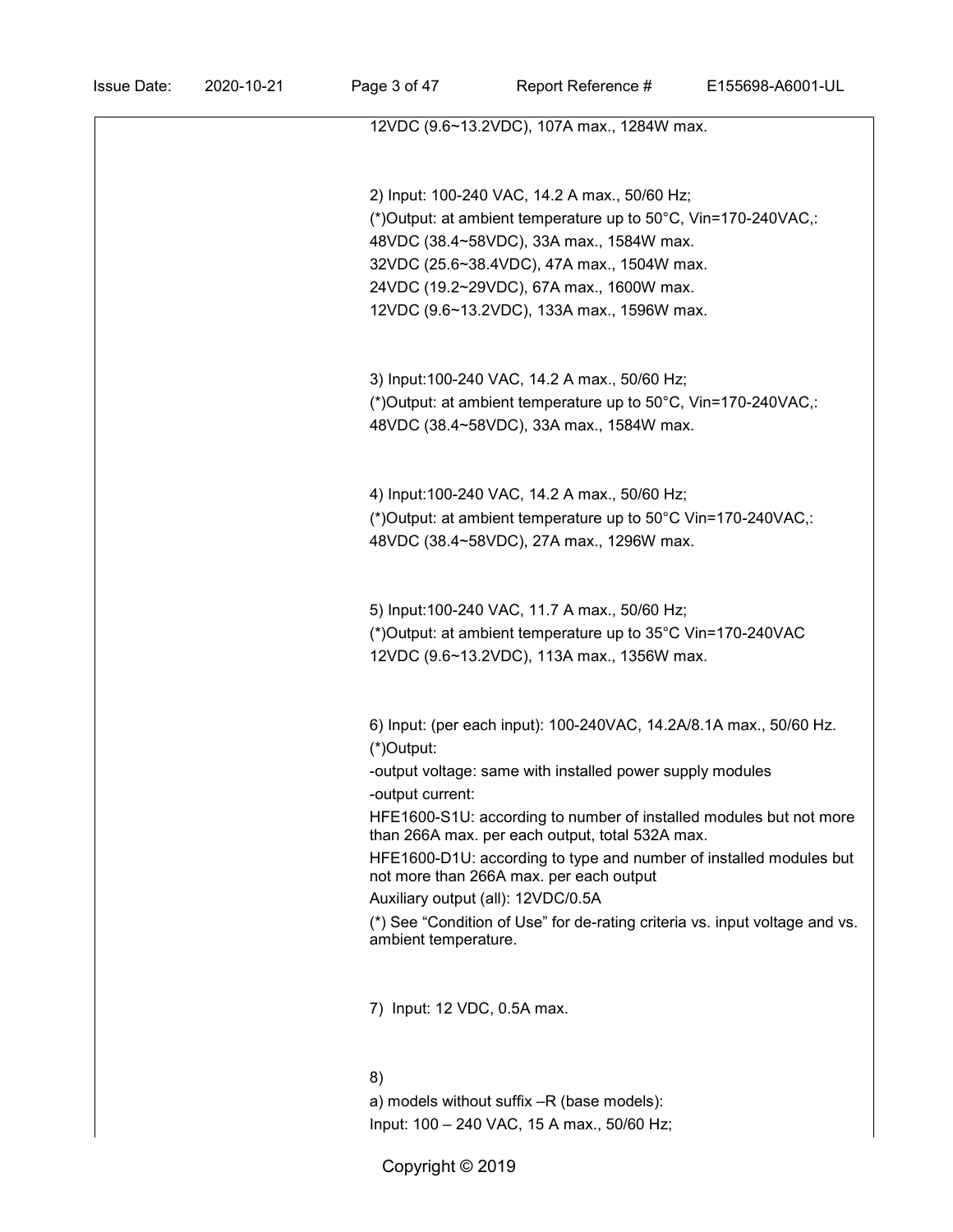| Output: Main output                                                        |
|----------------------------------------------------------------------------|
| at ambient temperature up to 50°C, Vin=170-240Vac:                         |
| 48VDC (38.4~58.0VDC), 52A max., 2496W max.                                 |
| 24VDC (19.2~29.0VDC), 104A max., 2496W max.                                |
| 12VDC (9.6~13.2VDC), 200A max., 2400W max.                                 |
|                                                                            |
| b) models with suffix -R (reverse fan models):                             |
| Input: 100 - 240 VAC, 13.5 A max., 50/60 Hz;                               |
| Output: Main output at ambient temperature up to 50°C, Vin=170-<br>240Vac: |
| 24VDC (19.2~29.0VDC), 83.2A max., 1997W max.                               |
| 12VDC (9.6~13.2VDC), 160A max., 1920W max.                                 |
|                                                                            |
| 9) Input: 100 - 240 VAC, 15 A max., 50/60 Hz;                              |
| Output: Main output                                                        |
| at ambient temperature up to 50°C, Vin=170-240Vac                          |
| 48VDC (38.4~58.0VDC), 52A max., 2496W max.                                 |
| 24VDC (19.2~29.0VDC), 96A max., 2304W max.                                 |
| 12VDC (9.6~13.2VDC), 200A max., 2400W max.                                 |
|                                                                            |
|                                                                            |
| 10) Input: 100 - 240 VAC, 15 A max., 50/60 Hz;                             |
| Output: Main output                                                        |
| at ambient temperature up to 50°C, Vin=170-240Vac                          |
| 48VDC (38.4~58.0VDC), 52A max., 2496W max.                                 |
|                                                                            |
| 11) Input: 100 - 240 VAC, 15A max., 50/60 Hz;                              |
| Output:                                                                    |
| Main output at ambient temperature up to 42°C, Vin=180-240Vac              |
| 12.6VDC (9.6~13.2VDC), 185 Amax., 2331W max.                               |
|                                                                            |
|                                                                            |
| 12) Input: 100 - 240 VAC, 15A max., 50/60 Hz;                              |
| Output:                                                                    |
| Main output at ambient temperature up to 50°C, Vin=180-240Vac              |
| 12VDC (9.6~13.2VDC), 200A max., 2400W max.                                 |
| 24VDC (19.2~29.0VDC), 104A max., 2496W max.                                |
|                                                                            |
| 13) Input: (per each input): 100-240Vac, 15A max., 50/60 Hz;               |
| Output:                                                                    |
| Main output:                                                               |
|                                                                            |

Copyright  $@$  2019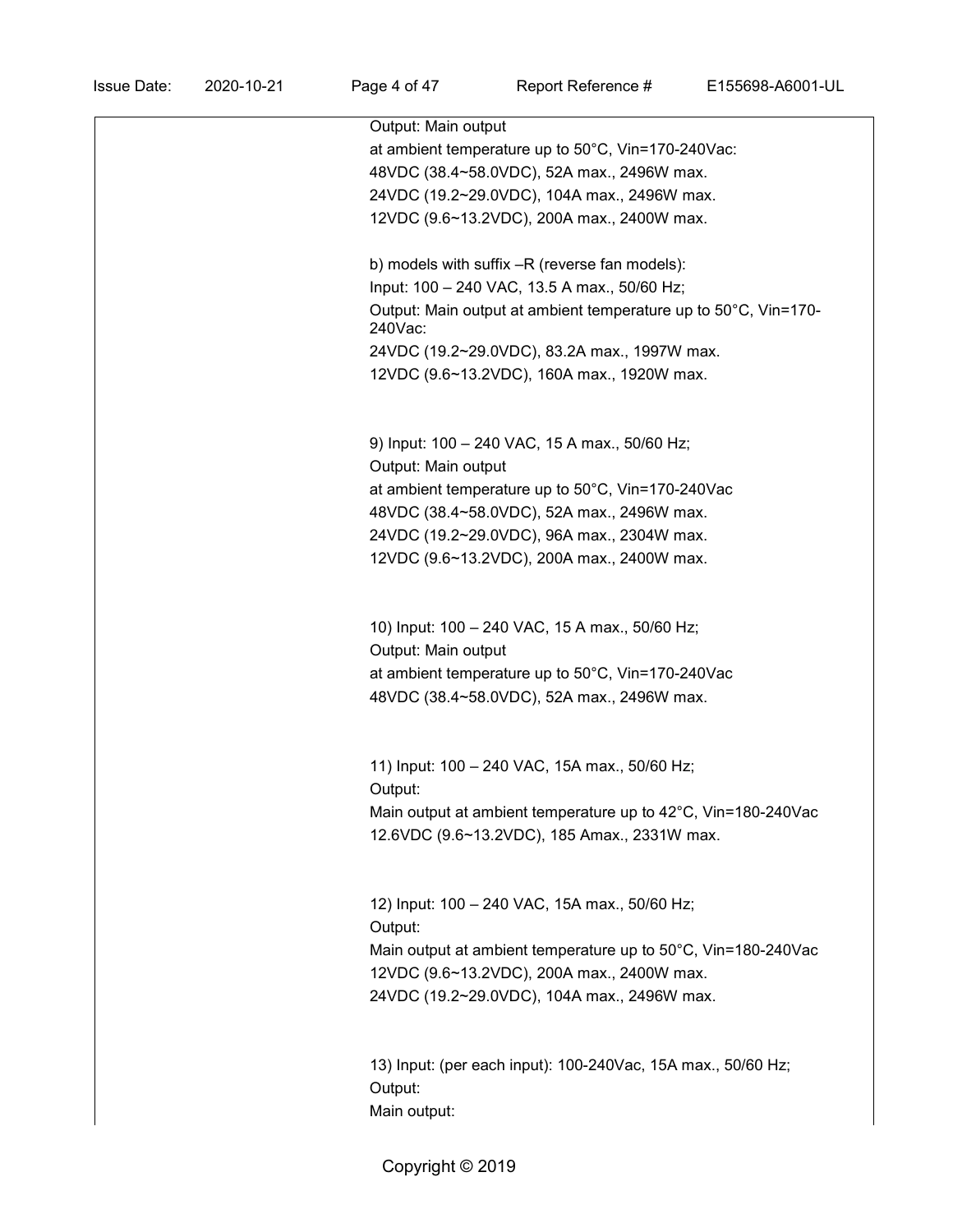| -output current: according to number of installed modules but not more<br>than 320A max. per each output, total 640A max.                    |  |
|----------------------------------------------------------------------------------------------------------------------------------------------|--|
|                                                                                                                                              |  |
| Auxiliary output (all above except 4): 12VDC/0.5A                                                                                            |  |
| 14) Input: 12 Vdc, 0.5A max.                                                                                                                 |  |
| 15) Input: 100 - 240 VAC, 15 A max., 50/60 Hz;<br>Output: Main output                                                                        |  |
| at ambient temperature up to $50^{\circ}$ C, Vin=170-240Vac:<br>48VDC (38.4~58.0VDC), 52A max., 2496W max.                                   |  |
|                                                                                                                                              |  |
| TDK-LAMBDA LTD<br>56 HAHAROSHET STREET<br><b>Applicant Name and Address:</b><br>P.O.B. 500 KARMIEL INDUSTRIAL ZONE<br>2161401 KARMIEL ISRAEL |  |

This is to certify that representative samples of the products covered by this Test Report have been investigated in accordance with the above referenced Standards. The products have been found to comply with the requirements covering the category and the products are judged to be eligible for Follow-Up Service under the indicated Test Procedure. The manufacturer is authorized to use the UL Mark on such products which comply with this Test Report and any other applicable requirements of UL LLC ('UL') in accordance with the Follow-Up Service Agreement. Only those products which properly bear the UL Mark are considered as being covered by UL's Follow-Up Service under the indicated Test Procedure.

The applicant is authorized to reproduce the referenced Test Report provided it is reproduced in its entirety.

UL authorizes the applicant to reproduce the latest pages of the referenced Test Report consisting of the first page of the Specific Technical Criteria through to the end of the Conditions of Acceptability.

Any information and documentation involving UL Mark services are provided on behalf of UL LLC (UL) or any authorized licensee of UL.

Prepared By: Mark John De Sagun / Project Handler

Reviewed By: Hubert Koszewski / Reviewer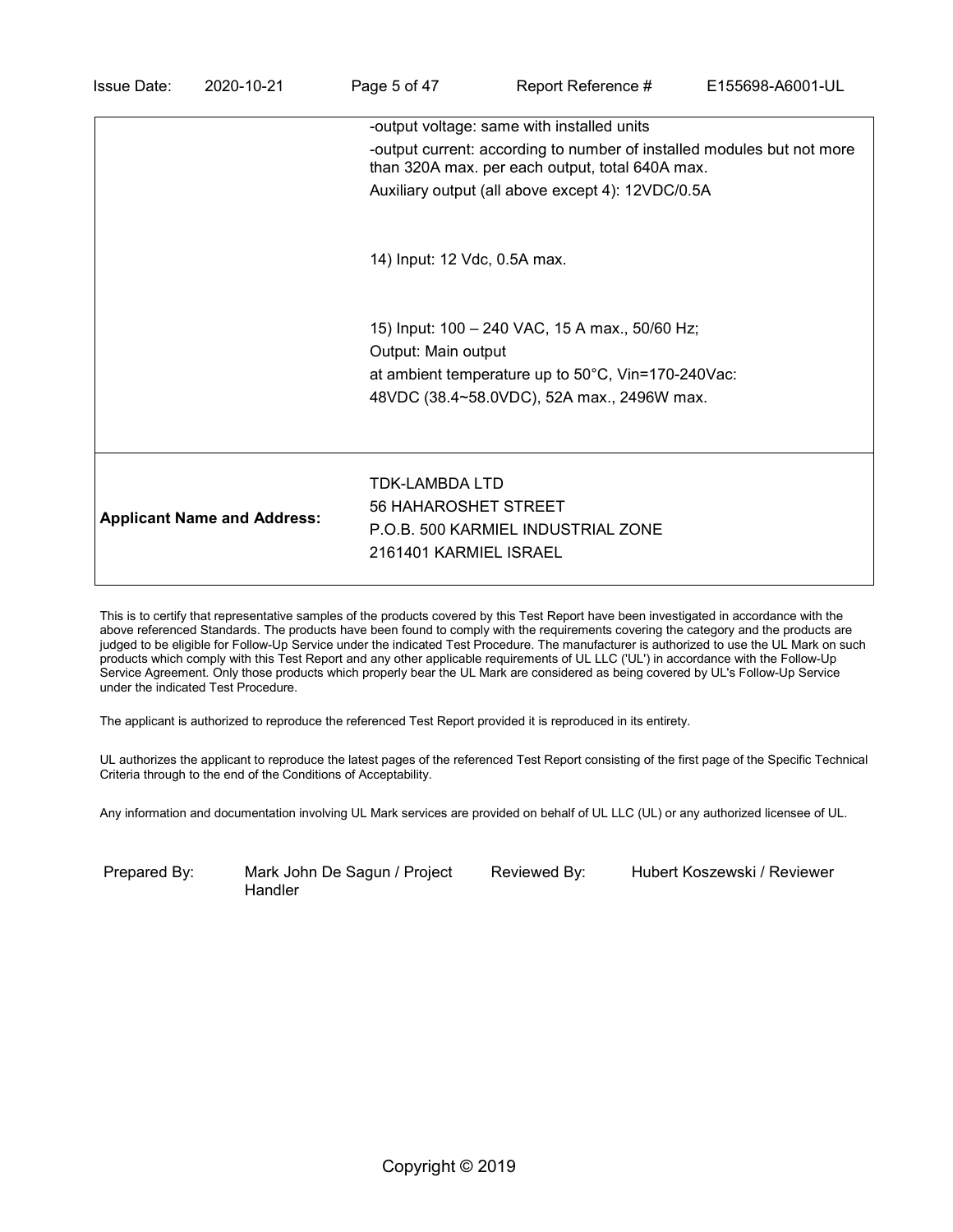### **Supporting Documentation**

The following documents located at the beginning of this Procedure supplement the requirements of this Test Report:

A. Authorization - The Authorization page may include additional Factory Identification Code markings.

B. Generic Inspection Instructions -

- i. Part AC details important information which may be applicable to products covered by this Procedure. Products described in this Test Report must comply with any applicable items listed unless otherwise stated in the body of this Test Report.
- ii. Part AE details any requirements which may be applicable to all products covered by this Procedure. Products described in this Test Report must comply with any applicable items listed unless otherwise stated in the body of each Test Report.
- iii. Part AF details the requirements for the UL Certification Mark which is not controlled by the technical standard used to investigate these products. Products are permitted to bear only the Certification Mark(s) corresponding to the countries for which it is certified, as indicated in each Test Report.

### **Product Description**

All products are Class I (excluding HFE1600-LAN and HFE2500-LAN models which are class III), designed for Overvoltage Category II and Pollution Degree 2.

The HFE single power supply modules series (HFE series) is a family of front-end (component) power supplies for built-in use with two series of 1600 W and 2500 W output power. All units provide a handle on front side for plugging/unplugging the unit to/from the rack. Rear side contains a connector with AC pins, output DC pins and signal pins. Only the front side is accessible to ordinary person once unit installed in the accessory racks.

The HFE series intended for accessory racks. The HFE series modules may be used in the complete set of the accessory rack HFE1600-S1U, HFE1600-D1U for HFE1600 series and HFE2500-S1U for HFE2500 series or other models of accessory racks separately from TDK-Lambda designed accessory racks, in accordance with the "Additional application considerations".

The RFE single power supply modules series (RFE series) is a family of front-end (component) power supplies for built-in use with two series of 1600 W and 2500 W output power, which is the same as the HFE series and have minor differences due to using of separate input terminal block (TB), separate signals connectors and output bus-bars instead of common I/O connector which used in the HFE series modules. The RFE series is intended for use separately from TDK-Lambda designed accessory racks. The power supply cord not supplied with the unit and not evaluated in this report. Method of connection to the mains shall be evaluated in end use application.

For RFE series and HFE series modules which are used separately from TDK-Lambda designed accessory racks, the means of connection to the mains shall be specified in the end-installation.

The HFE1600-LAN and HFE2500-LAN models are optional communication ES1 module which may be used in the complete set of the accessory racks and powered by +12 V d.c. from auxiliary output of power supplies within the rack or separately by an external +12V ES1 output supply in accordance with the user manual.

(See model differences for more information)

### **Model Differences**

Accessory racks:

HFE1600-S1U are intended for using with up to five HFE1600 power supply modules,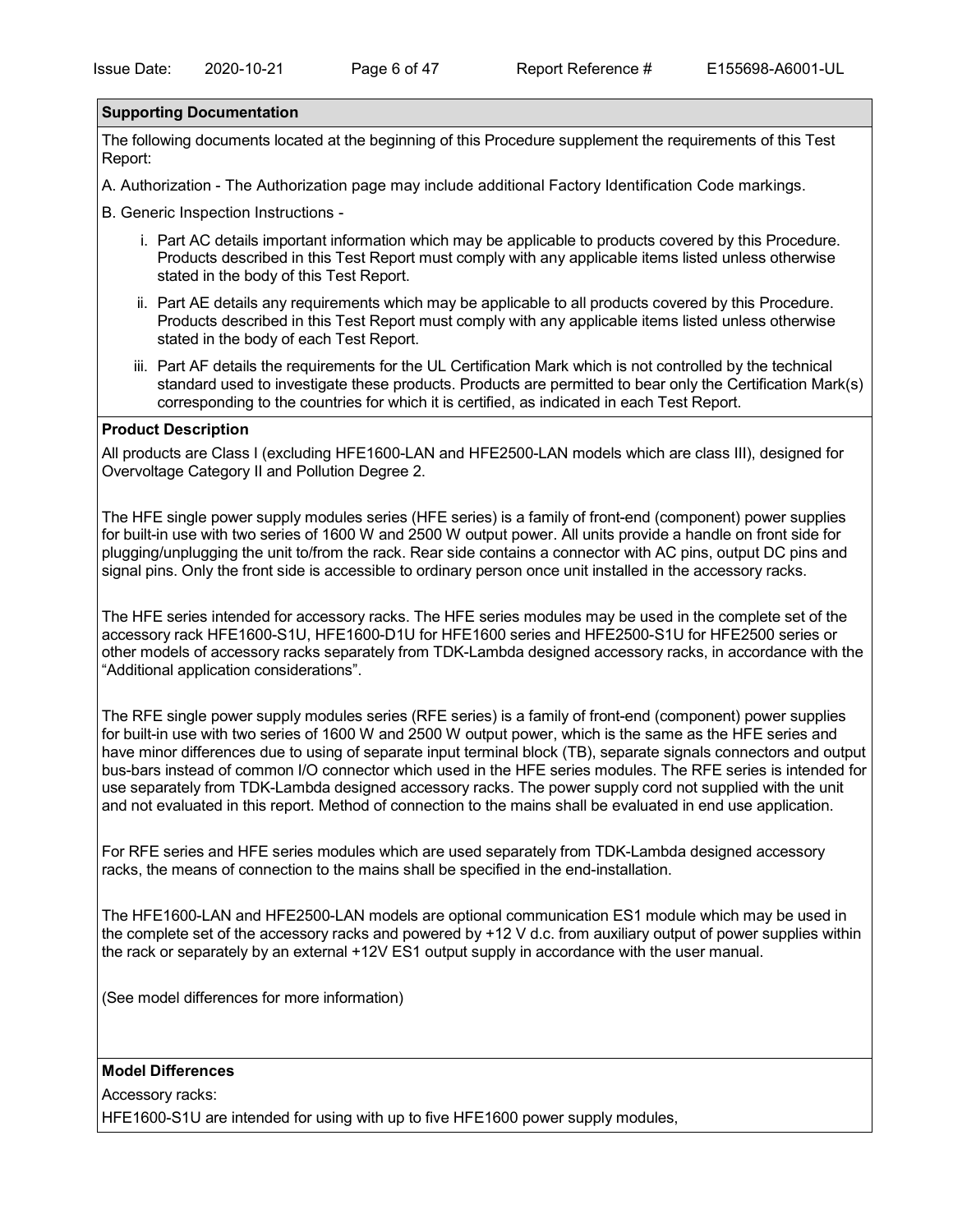HFE1600-D1U are intended for using with up to four HFE1600 power supply modules,

HFE2500-S1U accessory rack is intended using with up to four HFE2500 power supply modules. DC main output for:

HFE1600-S1U all HFE1600 power supply modules connected by output in parallel,

HFE1600-D1U two pair of HFE1600 power supply modules connected by output in parallel,

HFE2500-S1U all HFE2500 power supply modules connected by output in parallel

Connection to the mains:

When built in to the accessory rack, the inputs of each power supply modules are separate from each other.

One of the slots may be replaced by an optional HFE1600-LAN or HFE2500-LAN communication module. Instructions are provided to the skilled installation personnel that an AC mains connection is not required when the communication module is installed.

Accessory racks HFE1600-S1U, HFE1600-D1U and HFE2500-S1U are Pluggable Type A, intended for connection to mains via standard detachable power supply cord. An appliance coupler(s) is/are considered as the disconnect device(s). The power supply cord not supplied with the unit and not evaluated in this report. Method of connection to the mains shall be evaluated in end use application.

For accessory racks HFE1600-S1U-TB, HFE1600-D1U-TB and HFE2500-S1U-TB and for RFE series modules, the power supply cord connection to the unit is non-detachable and the means of connection to the mains shall be specified in end-installation. Units are provided with terminal block for connection to AC mains, have no disconnect device provided with the unit. An appropriate disconnect device shall be provided by end-installation.

In all modules the outputs considered ES1 and separated by reinforced insulation from primary AC mains (ES3 primary).

For the HFE series and RFE series power supplies a suitable Electrical and Fire Enclosure is to be provided in the end product. All models have not been evaluated for these requirements.

For the accessory racks HFE1600-S1U, HFE1600-D1U and HFE2500-S1U a suitable Fire Enclosure is to be provided in the end product. All models have not been evaluated for these requirements.

The HFE series and RFE series power supplies and accessory racks designed by TDK-Lambda should only be installed in a Restricted Access Area. Access should be available to service personnel only.

All outputs are unearthed and may or may not be connected to earth in end-installation.

HFE2500-24/S-Ky and HFE2500-12/S-Ky are the same power supplies as HFE2500-12/S and HFE2500-24/S, but intended for altitudes up to 3048m or 10,000ft. instead.

HFE1600/R & HFE1600-12/S--R/001 & HFE1600-48/SD: Fan's air flow direction changed to Reverse direction exhaust. De-rating, change output power from 1600W to 1300W due to de-rating factors (according to thermal evaluation with reverse airflow). Operating temperature de-rated.

HFE1600-48/INF: This model is identical to model HFE1600-48xyzu/mmmmm and HFE1600-48xyzu-mmmmm except of an increased hold up time where the modification does not affect safety.

HFE2500/R: Fan's airflow direction changed to Reverse direction - exhaust. De-rating, change output power from 2500W to 2000W due to de-rating factors (according to thermal evaluation with reverse airflow). Operating temperature de-rated.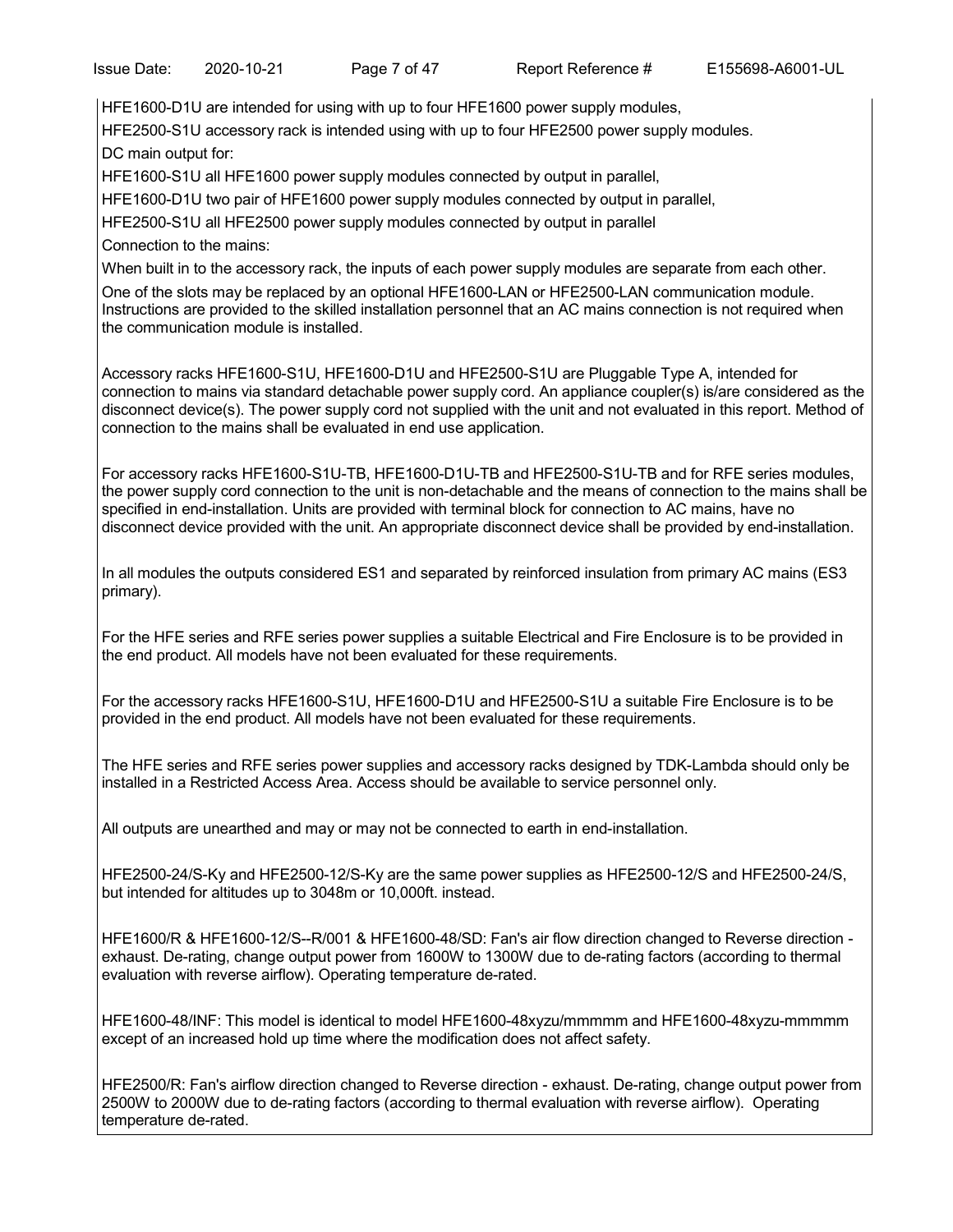HFE2500-12/S-R/RE: Fan's airflow direction changed to Reverse direction - exhaust. De-rating, change output power from 2500W to 2000W due to de-rating factors (according to thermal evaluation with reverse airflow). Operating temperature de-rated. Remote enable by dry contact, on/off fans accordingly to DC output on/off.

HFE2500-48/S-CQC: Model name, Rating & Safety approval label will include CQC mark. Change PMBus software, refer to customer specification. RTV (glue) point addition in some component to meet Customer Shock & vibration test.( identification for specific customer, fully same with base model HFE2500- 48/S. )

HFE2500-48/S-CQC2: Model name, Rating & Safety approval label will include CQC mark. Change PMBus software, refer to customer specification. RTV (glue) point addition in some component to meet Customer Shock & vibration test.This model is identical to model to HFE2500-48/S-CQC except for non-safety related differences. HFE2500-48/S-CQC has the same specifications as the standard HFE2500-48/S except for:

1. PMBus software was modified refer to Mellanox specification.

- 2. RTV points was added to some component in target to meet customer Shock & Vibration characteristics.
- 3. Safety label will include CQC certification.

| X | VARIABLE RANGE OF VARIABLE<br>/S – with communication option<br>blank-without                               | <b>CONTENT</b><br>(all models) external communication                                                    |  |
|---|-------------------------------------------------------------------------------------------------------------|----------------------------------------------------------------------------------------------------------|--|
| y | /POE - with output circuit<br>additionally meets requirements<br>of IEEE 802.3 Standard<br>blank-base model | (For HFE1600-48 & HFE2500-48 only).                                                                      |  |
| z | $-R -$ with reverse air flow<br>blank-standard air flow                                                     | For HFE only, standard airflow: front to rear                                                            |  |
| u | -CO - conformal coating used<br>blank-without conformal coating                                             | (all models) conformal coating used<br>for environmental protection only                                 |  |
| W | -TB- with input terminal blocks<br>instead of IEC inlets<br>blank-with IEC inlet                            | For HFE1600-S1U, HFE1600-D1U<br>HFE2500-S1U racks.                                                       |  |
| m | /any combination of A-Z and/or 0-9<br>blank-base model                                                      | Other options (not be safety relevant),<br>may follow after "-".                                         |  |
|   | <b>Test Item Particulars</b>                                                                                |                                                                                                          |  |
|   | Classification of use by                                                                                    | Skilled person (Except of the front panel of HFE/RFE<br>series, which are accessible to ordinary person) |  |
|   | <b>Supply Connection</b>                                                                                    | <b>AC Mains</b><br>External Circuit - not Mains connected<br>ES1 (for HFE1600-LAN and HFE2500-LAN only)  |  |
|   | Supply % Tolerance                                                                                          | +10%/-10%                                                                                                |  |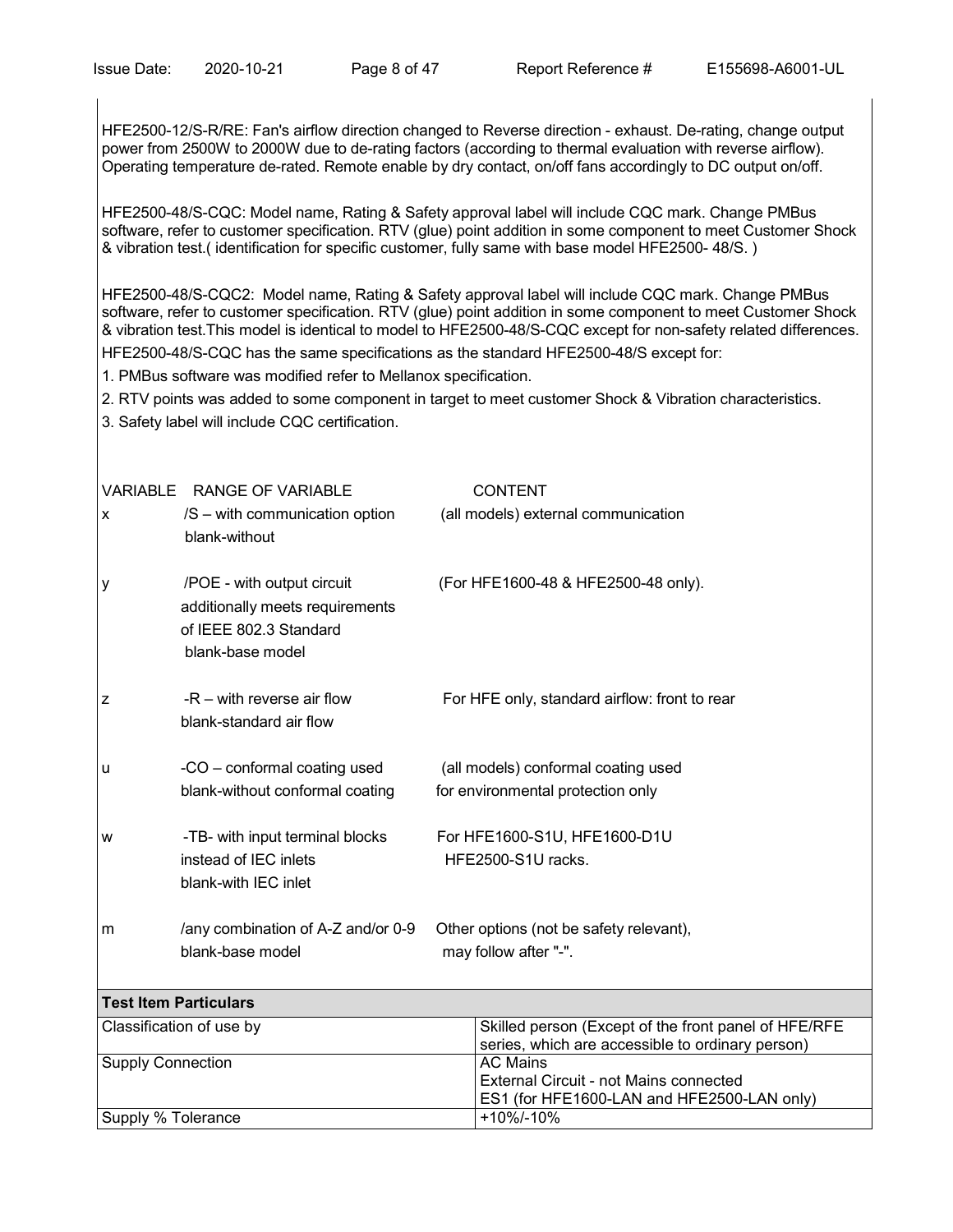| Supply Connection - Type                               | pluggable equipment type A -                          |
|--------------------------------------------------------|-------------------------------------------------------|
|                                                        | appliance coupler                                     |
|                                                        | permanent connection                                  |
|                                                        | mating connector                                      |
|                                                        | Note: appliance coupler (for HFE1600-S1U without      |
|                                                        | suffix /TB, HFE1600-D1U without suffix /TB and        |
|                                                        | HFE2500-S1U without suffix /TB racks only), permanent |
|                                                        | connection (for HFE1600-S1U-TB, HFE1600-D1U-TB,       |
|                                                        | HFE2500-S1U-TB and RFE series), mating connector      |
|                                                        | (for HFE single power supply modules, HFE1600-LAN     |
|                                                        | and HFE2500-LAN)                                      |
| Considered current rating of protective device as part | 20 A;                                                 |
| of building or equipment installation                  | building;                                             |
| Equipment mobility                                     | for building-in                                       |
|                                                        | rack-mounting                                         |
| Over voltage category (OVC)                            | <b>OVC II</b>                                         |
| Class of equipment                                     | Class I                                               |
|                                                        | Class III                                             |
| Access location                                        | component for building-in (operator accessible only   |
|                                                        | front side of HFE1600/RFE1600 and                     |
|                                                        | HFE2500/RFE2500 single power supply modules,          |
|                                                        | HFE1600-LAN and HFE2500-LAN communication             |
|                                                        | modules)                                              |
| Pollution degree (PD)                                  | PD <sub>2</sub>                                       |
| Manufacturer's specified maximum operating             | 50°C full load, up to 70°C with de-ratings, refer to  |
| ambient (°C)                                           | Additional Information below                          |
| IP protection class                                    | IPX <sub>0</sub>                                      |
| <b>Power Systems</b>                                   | <b>TN</b>                                             |
|                                                        | <b>TT</b>                                             |
|                                                        | IT - 230 V L-L                                        |
| Altitude during operation (m)                          | 3000 (all models except HFE2500-24/S-Ky and           |
|                                                        | HFE2500-12/S-Ky) and 3048m (for models HFE2500-       |
|                                                        | 24/S-Ky and HFE2500-12/S-Ky) m                        |
| Altitude of test laboratory (m)                        | 2000 m or less                                        |
| Mass of equipment (kg)                                 | HFE1600 - max 1.6kg, RFE1600 - max 1.7kg,             |
|                                                        | HFE1600-S1U (full populated rack) - max 13.6kg,       |
|                                                        | HFE1600-D1U (full populated rack) - max 13.0kg,       |
|                                                        | HFE2500 - max 2.1kg, RFE2500 - max 2.5kg,             |
|                                                        | HFE2500-S1U (full populated rack) - max 13.4kg,       |
|                                                        | HFE1600-LAN and HFE2500-LAN - max 0.8kg               |

# **Technical Considerations**

- The product was submitted and evaluated for use at the maximum ambient temperature (Tma) permitted by the manufacturer's specification of : 50°C full load, up to 70°C with de-ratings (see additional information for more information)
- The product is intended for use on the following power systems : TT, TN, IT (only for Norway) (except HFE1600-LAN and HFE2500-LAN)
- Considered current rating of protective device as part of the building installation (A) : 20A as part of building installation or 30 A for all models except N/A for models HFE1600-LAN and HFE2500-LAN as part of equipment installation
- Mains supply tolerance (%) or absolute mains supply values : +10%/-10%
- The equipment disconnect device is considered to be : Appliance inlet for accessory rack HFE1600- S1U, HFE1600-D1U and HFE2500-S1U (all without suffix /TB). For other models, an appropriate disconnect device to be considered in end-application.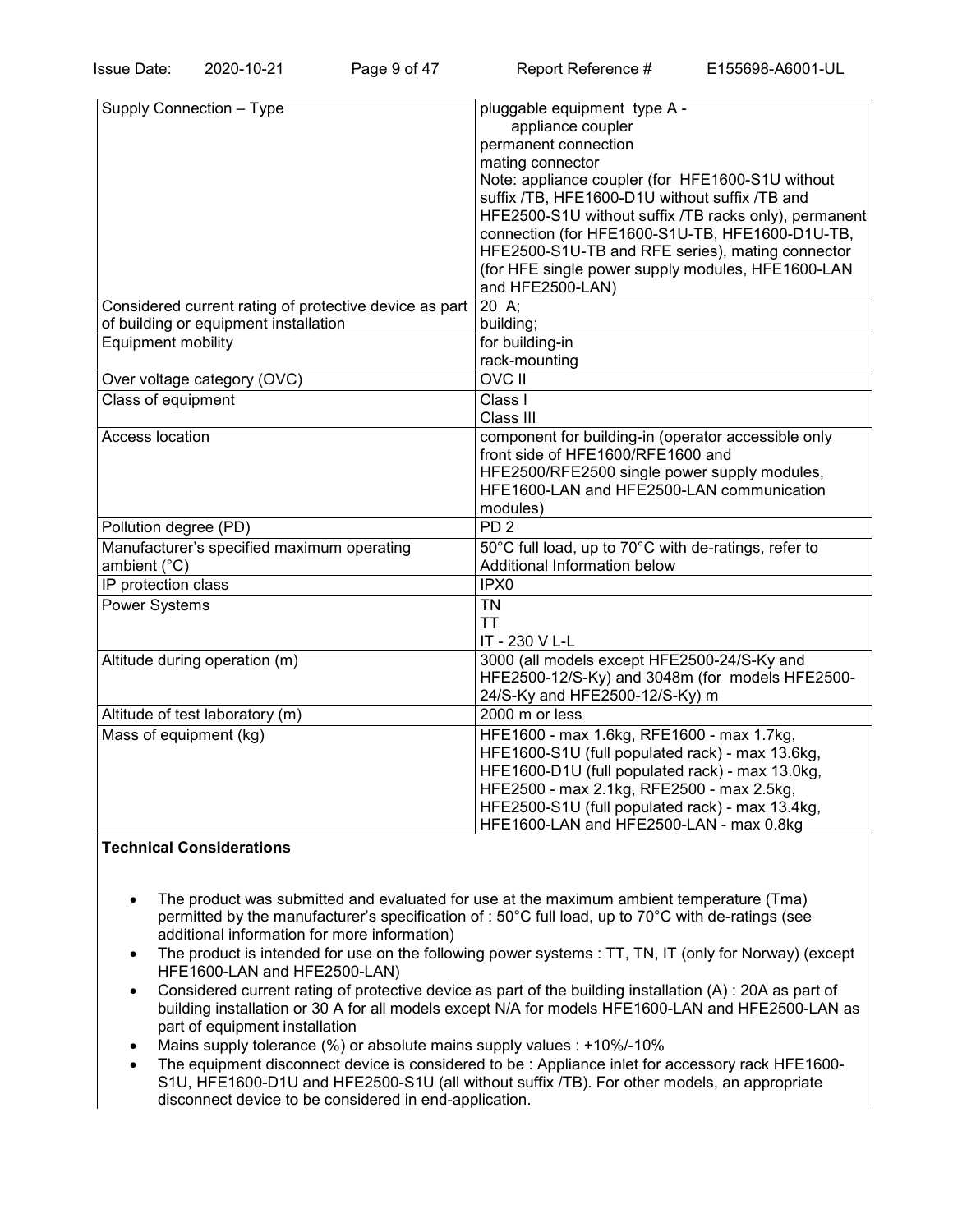- The following were investigated as part of the protective earthing/bonding : Printed wiring board trace (refer to Enclosure - Schematics + PWB for layouts)
- The Risk Group of a lamp or lamp system (including LEDs) is : Exempt
- The following are available from the Applicant upon request : Installation (Safety) Instructions / Manual
- The product was investigated to the following additional standard : EN 62368-1:2014 + A11:2017, CSA CAN/CSA-C22.2 NO. 62368-1 2nd Ed, Issued December 1, 2014
- Power Supplies and Communication Module were evaluated to be 'hot-swappable' with the Accessory Racks. 'Hot-swap' function is allowed due to the lack of current interruption condition provided by protection circuitry in power supplies.
- The "POE" designation used does not refer to Power Over Ethernet with LPS limit. It is used by the manufacturer for connection to an end product with the POE designation. Additional evaluation is required in the end product to determine if the output designated as POE meets the LPS criteria.
- Equipment mobility: for building-in and rack-mounting.

For building-in (models HFE1600 single power supply modules series, HFE2500 single power supply modules series ,RFE1600 single power supply modules series , RFE2500 single power supply modules series , HFE1600-48/INF, HFE1600-48/SD, HFE1600-12/S-R/001,HFE1600-LAN and HFE2500-LAN , HFE2500-48/S-CQC , HFE2500-12/S-R/RE , HFE2500 single power supply modules KY series, HFE2500-48/S-CQC2, are intended to be built in to accessory racks HFE1600- S1U, HFE1600-D1U, or HFE2500-S1U).

For rack-mounting (RFE1600 single power supply modules series , RFE2500 single power supply modules series, HFE1600-S1U, HFE1600-D1U, HFE2500-S1U)

• Class of Equipment: Class I and Class III. Class I (all models except HFE1600-LAN and HFE2500-LAN). Class III (HFE1600-LAN and HFE2500-LAN only).

# **Engineering Conditions of Acceptability**

For use only in or with complete equipment where the acceptability of the combination is determined by UL LLC. When installed in an end-product, consideration must be given to the following:

- The following product-line tests are conducted for this product : Earthing Continuity, Electric Strength
- The end-product Electric Strength Test is to be based upon a maximum working voltage of : Primary Earthed Dead Metal: 240 Vrms/ 548 Vpk;, Primary-Secondary: 240 Vrms/618.8 Vpk
- The following output circuits are at ES1 energy levels : All outputs
- The following output circuits are at PS1 energy levels : Auxiliary and communication outputs
- The following output circuits are at PS3 energy levels : All outputs except for 12V auxiliary and communication outputs.
- The investigated Pollution Degree is : 2
- Proper bonding to the end-product main protective earthing termination is : Required
- An investigation of the protective bonding terminals has : been conducted
- The following end-product enclosures are required : Electrical, Fire, Mechanical
- The following magnetic devices (e.g. transformers or inductor) are provided with an OBJY2 insulation system with the indicated rating greater than Class A (105°C) : All transformers are Class F (155).
- The equipment is suitable for direct connection to : AC mains supply (all models except HFE1600-LAN and HFE2500-LAN)
- The power supply was evaluated to be used at altitudes up to : 3048 m for models HFE2500-24/S-Ky and HFE2500-12/S-Ky and 3000 m for all other models.
- All outputs are separated by reinforced insulation from supply mains and primary circuit. Outputs are unearthed and may or may not be earthed during product installation.
- Considerations to Touch Current in the end product for unearthed circuits shall be considered.
- All accessory rack model (models HFE1600-S1U-TB, HFE1600-D1U-TB and HFE2500-S1U-TB) are not supplied with slide rails and have not been evaluated for use with slide rails. Additional evaluation is required according to end use application.
- The modules and racks with terminal block do not provide disconnect device. Therefore, disconnect device must be provided as part of end product or as part of installation.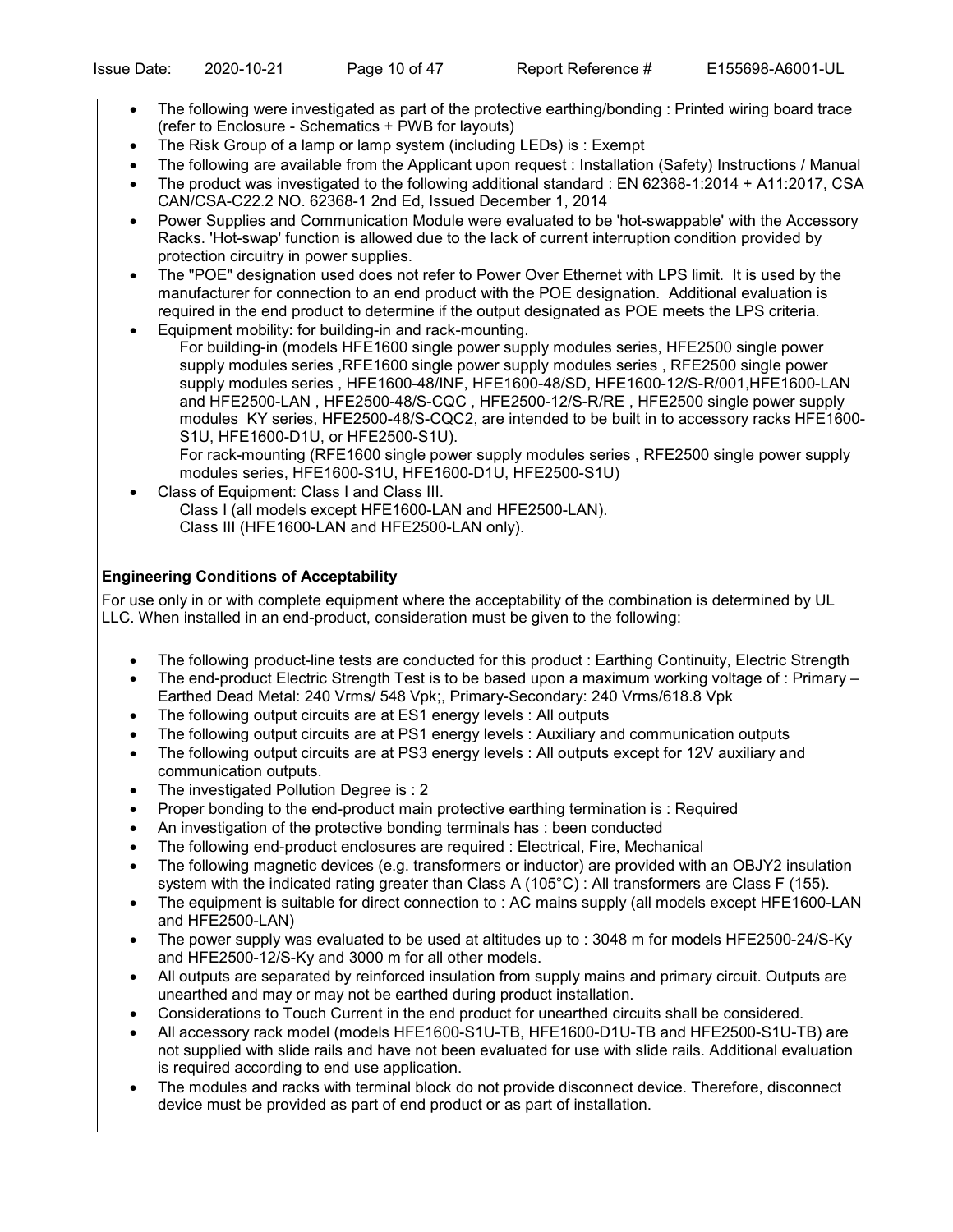# **Additional Information** The products were evaluated for a maximum ambient of 50°C. Following de-rating shall be considered for ambient temperature above 50°C: All models (except listed separately below)  $-$  +50°C to +60°C: the max. output power should be de-rated by 2%/°C; - +60°C to +70°C: the max. output power should be de-rated by 2.5%/°C. For HFE1600-xy-R:  $-$  +50°C to +55°C: the max. output power should be de-rated by 2%/°C; For HFE1600-48/SD:  $-$  +50°C to +55°C: the max. output power should be de-rated by 2%/°C; - Vin<100VAC - 1%/V from the max. output power at 100VAC. For HFE1600-12/S-R/001:  $-$  +35°C to +45°C: the max. output power should be de-rated by 2%/°C; - +45°C to +55°C: the max. output power should be de-rated by 2.5%/°C: For HFE2500-12-R:  $-$  +50°C to +55°C: the max. output power should be de-rated by 2%/°C; For HFE2500-24-R: - +45°C to +50°C: the max. output power should be de-rated by 1%/°C - +50°C to +55°C: the max. output power should be de-rated by 2%/°C; 8. Following input voltage de-rating shall be considered Depending on the input supply voltage the following de-rating criteria shall be applied: All models (except listed separately below) - 265VAC≥Vin≤170VAC - the max. output power equal 1600W; - 170VAC>Vin≤100VAC - the max. output power equal 1200W; - Vin<100VAC - 1%/V from the max. output power at 100VAC. HFE1600-48/SD and HFE1600-48-R: - 265VAC≥Vin≤170VAC - the max. output power equal 1300W; - 170VAC>Vin≤100VAC - the max. output power equal 1008W; - Vin<100VAC - 1%/V from the max. output power at 100VAC. HFE1600-32-R: - 265VAC≥Vin≤170VAC - the max. output power equal 1216W; - 170VAC>Vin≤100VAC - the max. output power equal 960W; - Vin<100VAC - 1%/V from the max. output power at 100VAC. HFE1600-24-R: - 265VAC≥Vin≤170VAC - the max. output power equal 1296W; - 170VAC>Vin≤100VAC - the max. output power equal 960W; - Vin<100VAC - 1%/V from the max. output power at 100VAC. HFE1600-12-R: - 265VAC≥Vin≤170VAC - the max. output power equal 1284W; - 170VAC>Vin≤100VAC - the max. output power equal 960W; - Vin<100VAC - 1%/V from the max. output power at 100VAC. HFE1600-12/S-R/001: - 265VAC≥Vin≤170VAC - the max. output power equal 1356W; - 170VAC>Vin≤100VAC - the max. output power equal 960W. HFE2500-12-R: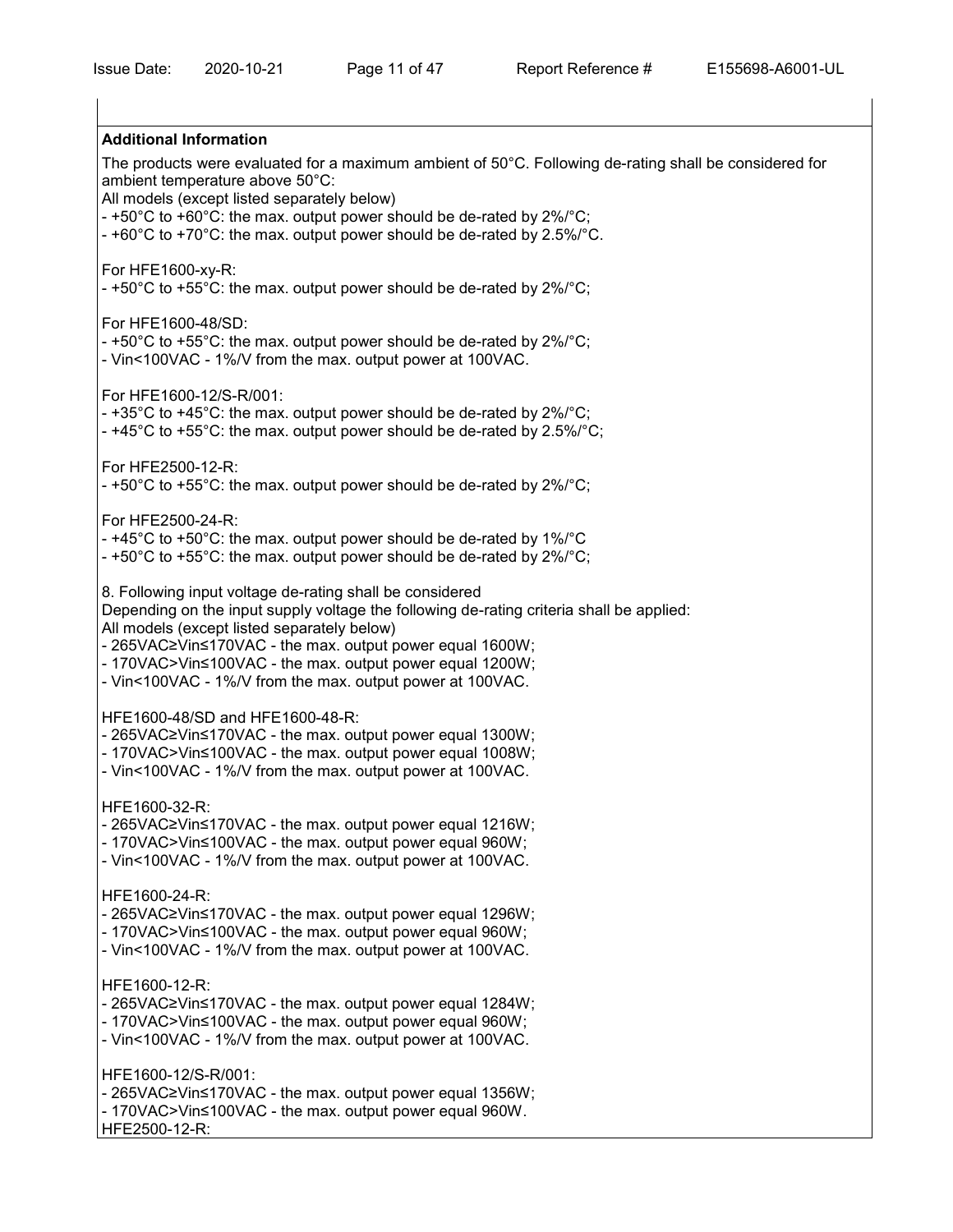- 265VAC≥Vin≤170VAC the max. output power equal 1920W;
- 170VAC>Vin≤100VAC the max. output power equal 1200W;
- Vin<100VAC 1.3%/V from the max. output power at 100VAC.

## HFE2500-24-R:

- 265VAC≥Vin≤170VAC the max. output power equal 1997W;
- 170VAC>Vin≤100VAC the max. output power equal 1200W;
- Vin<100VAC 1.3%/V from the max. output power at 100VAC.

For HFE2500-12/S-R/RE:

- 265VAC≥Vin≤180VAC the max. output power equal 2331W;
- 180VAC≥Vin≤170VAC the max. output power equal 2080W;
- 170VAC>Vin≤100VAC the max. output power equal 1450W;
- Vin<100VAC 1.5%/V from the max. output power at 100VAC.

# **Additional Standards**

The product fulfills the requirements of: CSA C22.2 No. 60950-1-07 + A1:2011 + A2:2014

| <b>Markings and Instructions</b>                                  |                                                                                                                                                                                                                                                                                                                                                                                                                                                                                                                                                                                                                                                                                                                                                                                                                                                                                                                                                                                                                                                                                                                                                                                                                                                                                                                                                                                                                                                          |  |  |
|-------------------------------------------------------------------|----------------------------------------------------------------------------------------------------------------------------------------------------------------------------------------------------------------------------------------------------------------------------------------------------------------------------------------------------------------------------------------------------------------------------------------------------------------------------------------------------------------------------------------------------------------------------------------------------------------------------------------------------------------------------------------------------------------------------------------------------------------------------------------------------------------------------------------------------------------------------------------------------------------------------------------------------------------------------------------------------------------------------------------------------------------------------------------------------------------------------------------------------------------------------------------------------------------------------------------------------------------------------------------------------------------------------------------------------------------------------------------------------------------------------------------------------------|--|--|
| <b>Clause Title</b>                                               | Marking or Instruction Details                                                                                                                                                                                                                                                                                                                                                                                                                                                                                                                                                                                                                                                                                                                                                                                                                                                                                                                                                                                                                                                                                                                                                                                                                                                                                                                                                                                                                           |  |  |
| Equipment identification marking<br>- Manufacturer identification | Listee's or Recognized companys name, Trade Name, Trademark or File<br>Number                                                                                                                                                                                                                                                                                                                                                                                                                                                                                                                                                                                                                                                                                                                                                                                                                                                                                                                                                                                                                                                                                                                                                                                                                                                                                                                                                                            |  |  |
| Equipment identification marking<br>- model identification        | <b>Model Number</b>                                                                                                                                                                                                                                                                                                                                                                                                                                                                                                                                                                                                                                                                                                                                                                                                                                                                                                                                                                                                                                                                                                                                                                                                                                                                                                                                                                                                                                      |  |  |
| Equipment rating marking -<br>ratings                             | "Input Ratings (voltage, frequency/dc, current/power)", "Output Ratings<br>(voltage, frequency/dc, current/power)"                                                                                                                                                                                                                                                                                                                                                                                                                                                                                                                                                                                                                                                                                                                                                                                                                                                                                                                                                                                                                                                                                                                                                                                                                                                                                                                                       |  |  |
| Disconnect device - Permanently<br>connected equipment            | Statement indicating that an appropriate disconnect device shall be<br>incorporated in the building installation wiring. (Instruction)                                                                                                                                                                                                                                                                                                                                                                                                                                                                                                                                                                                                                                                                                                                                                                                                                                                                                                                                                                                                                                                                                                                                                                                                                                                                                                                   |  |  |
| Safety Instructions - Rack Mount                                  | "Rack Mount Instructions - The following or similar rack-mount instructions<br>are included with the installation instructions: A) Elevated Operating Ambient<br>- If installed in a closed or multi-unit rack assembly, the operating ambient<br>temperature of the rack environment may be greater than room ambient.<br>Therefore, consideration should be given to installing the equipment in an<br>environment compatible with the maximum ambient temperature (Tma)<br>specified by the manufacturer. B) Reduced Air Flow - Installation of the<br>equipment in a rack should be such that the amount of air flow required for<br>safe operation of the equipment is not compromised. C) Mechanical Loading<br>- Mounting of the equipment in the rack should be such that a hazardous<br>condition is not achieved due to uneven mechanical loading. D) Circuit<br>Overloading - Consideration should be given to the connection of the<br>equipment to the supply circuit and the effect that overloading of the circuits<br>might have on overcurrent protection and supply wiring. Appropriate<br>consideration of equipment nameplate ratings should be used when<br>addressing this concern. E) Reliable Earthing - Reliable earthing of rack-<br>mounted equipment should be maintained. Particular attention should be<br>given to supply connections other than direct connections to the branch<br>circuit (e.g. use of power strips)." |  |  |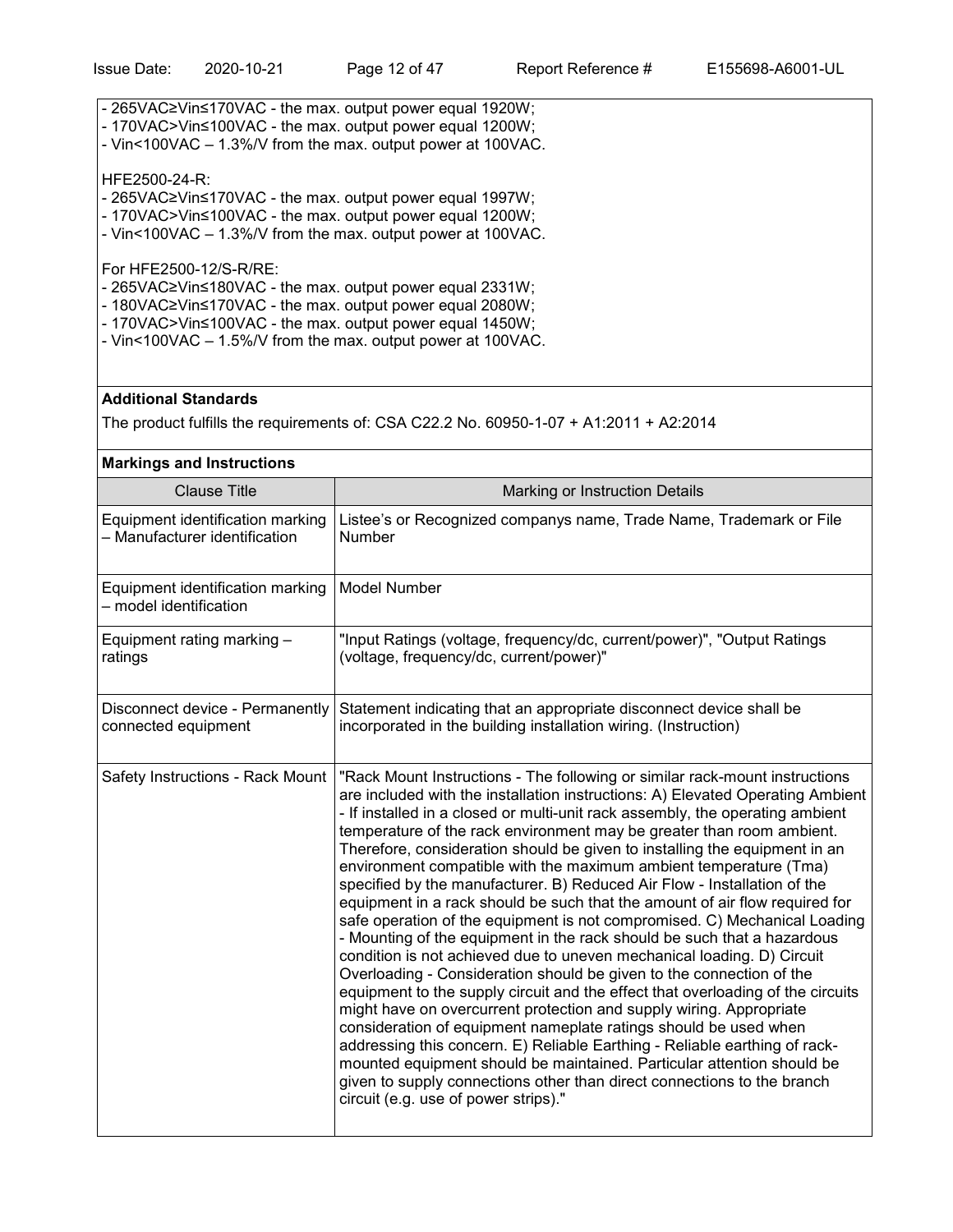**Special Instructions to UL Representative** N/A